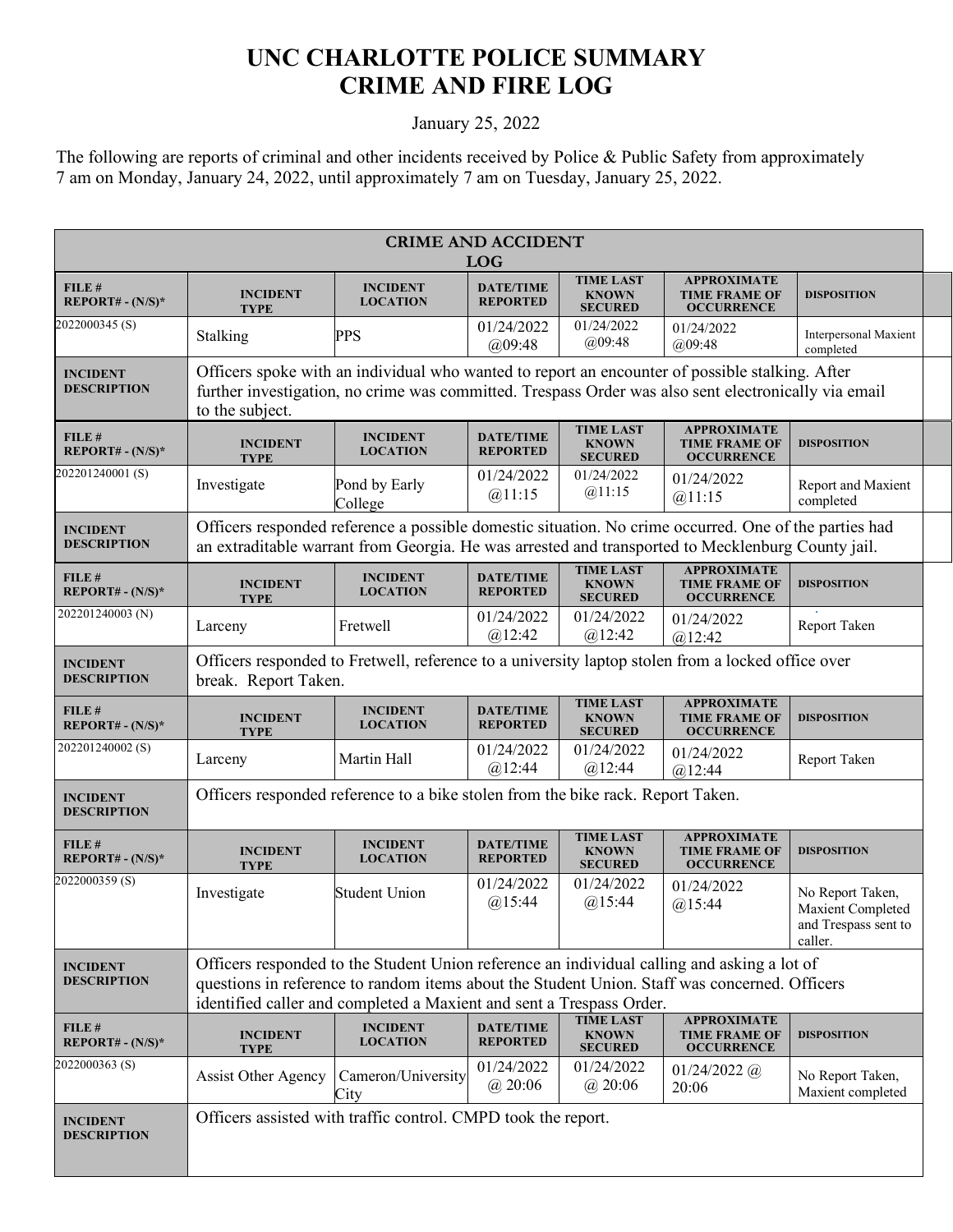| FILE#<br>$REPORT# - (N/S)*$           | <b>INCIDENT</b><br><b>TYPE</b>                                                                                                                                                                                                                         | <b>INCIDENT</b><br><b>LOCATION</b> | <b>DATE/TIME</b><br><b>REPORTED</b> | <b>TIME LAST</b><br><b>KNOWN</b><br><b>SECURED</b> | <b>APPROXIMATE</b><br><b>TIME FRAME OF</b><br><b>OCCURRENCE</b> | <b>DISPOSITION</b>                    |
|---------------------------------------|--------------------------------------------------------------------------------------------------------------------------------------------------------------------------------------------------------------------------------------------------------|------------------------------------|-------------------------------------|----------------------------------------------------|-----------------------------------------------------------------|---------------------------------------|
| 2022000365(S)                         | Check the Welfare                                                                                                                                                                                                                                      | Wallis Hall                        | 01/24/2022<br>@21:44                | 01/24/2022<br>$(a)$ 21:44                          | $01/24/2022$ (a)<br>21:44                                       | No report taken,<br>Maxient Completed |
| <b>INCIDENT</b><br><b>DESCRIPTION</b> | Officers responded to Wallis Hall reference an individual expressing suicidal thoughts. The<br>individual volunteered to go to Atrium University and was transported there. Care and Concern<br>Maxient completed.                                     |                                    |                                     |                                                    |                                                                 |                                       |
| FILE#<br>$REPORT# - (N/S)*$           | <b>INCIDENT</b><br><b>TYPE</b>                                                                                                                                                                                                                         | <b>INCIDENT</b><br><b>LOCATION</b> | <b>DATE/TIME</b><br><b>REPORTED</b> | <b>TIME LAST</b><br><b>KNOWN</b><br><b>SECURED</b> | <b>APPROXIMATE</b><br><b>TIME FRAME OF</b><br><b>OCCURRENCE</b> | <b>DISPOSITION</b>                    |
| 2022000366(S)                         | <b>Assist Other Agency</b>                                                                                                                                                                                                                             | <b>Union Apartments</b>            | 01/24/2022<br>@21:57                | 01/24/2022<br>(a)21:57                             | 01/24/2022<br>(a)21:57                                          | No report taken                       |
| <b>INCIDENT</b><br><b>DESCRIPTION</b> | Officers responded to assist CMPD in locating a non-resident student. Apartment number was<br>unknown, and vehicle was not in lot. Subject did not answer his phone. Nothing suspicious in<br>area, caller just has not heard from subject in a while. |                                    |                                     |                                                    |                                                                 |                                       |
| FILE#<br>$REPORT# - (N/S)*$           | <b>INCIDENT</b><br><b>TYPE</b>                                                                                                                                                                                                                         | <b>INCIDENT</b><br><b>LOCATION</b> | <b>DATE/TIME</b><br><b>REPORTED</b> | <b>TIME LAST</b><br><b>KNOWN</b><br><b>SECURED</b> | <b>APPROXIMATE</b><br><b>TIME FRAME OF</b><br><b>OCCURRENCE</b> | <b>DISPOSITION</b>                    |
| 2022000371 (N)                        | Injured or Ill Subject                                                                                                                                                                                                                                 | Light rail Platform                | 01/25/2022<br>(a) 01:33             | 01/25/2022<br>$(a)$ 01:33                          | $01/25/2022$ ( <i>a</i> )<br>01:33                              | No report taken                       |
| <b>INCIDENT</b><br><b>DESCRIPTION</b> | Officers responded to homeless female that requested to be transported to the hospital. Medic was<br>called and transported the subject.                                                                                                               |                                    |                                     |                                                    |                                                                 |                                       |

| <b>RESIDENT HALL FIRE</b><br><b>LOG</b> |                                |                                     |                                     |              |                 |                                  |                                  |                                 |
|-----------------------------------------|--------------------------------|-------------------------------------|-------------------------------------|--------------|-----------------|----------------------------------|----------------------------------|---------------------------------|
| <b>REPORT#</b>                          | <b>RESIDENT</b><br><b>HALL</b> | <b>DATE/TIME</b><br><b>OCCURRED</b> | <b>DATE/TIME</b><br><b>REPORTED</b> | <b>CAUSE</b> | <b>INJURIES</b> | <b>PROPERTY</b><br><b>DAMAGE</b> | <b>FULLY</b><br><b>SPRINKLED</b> | <b>FIRE</b><br><b>DETECTION</b> |
| None                                    |                                |                                     |                                     |              |                 |                                  |                                  |                                 |

| <b>CRIME AND ACCIDENT LOG-CENTER CITY</b> |                                                                                                                  |                                    |                                     |                                                    |                                                                 |                    |
|-------------------------------------------|------------------------------------------------------------------------------------------------------------------|------------------------------------|-------------------------------------|----------------------------------------------------|-----------------------------------------------------------------|--------------------|
| FILE#<br>$REPORT# - (N/S)*$               | <b>INCIDENT TYPE</b>                                                                                             | <b>INCIDENT</b><br><b>LOCATION</b> | <b>DATE/TIME</b><br><b>REPORTED</b> | <b>TIME LAST</b><br><b>KNOWN</b><br><b>SECURED</b> | <b>APPROXIMATE</b><br><b>TIME FRAME OF</b><br><b>OCCURRENCE</b> | <b>DISPOSITION</b> |
| None                                      |                                                                                                                  |                                    |                                     |                                                    |                                                                 |                    |
| <b>INCIDENT</b><br><b>DESCRIPTION</b>     | There were no criminal incidents, or vehicular accidents, at Center City for the time period<br>indicated above. |                                    |                                     |                                                    |                                                                 |                    |

The following are calls for service received by Police & Public Safety from 12AM to 11:59 PM on **January 24, 2022**

| 5                        |
|--------------------------|
| $\overline{\mathcal{L}}$ |
|                          |
|                          |
|                          |